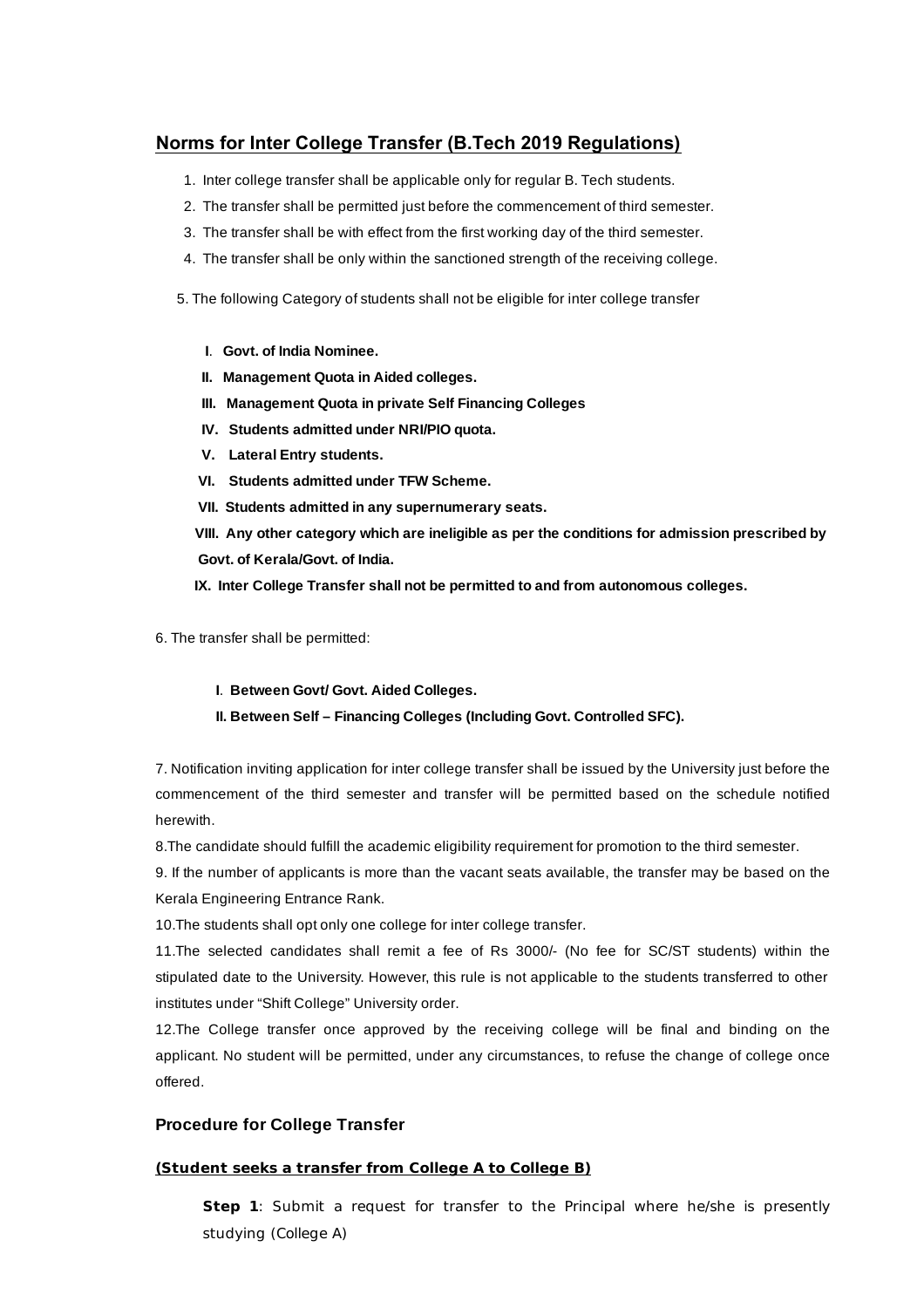**Step 2**: The principal of college A may or may not recommend the transfer. Once recommended, the recommendation cannot be reversed and hence the Principal of college A has to relieve the student, if the student gets the transfer to college B.

**Step 3**: The Principal of college B shall publish the number of students that can be admitted based on the availability of vacant seats and based on the norms published by the University.

**Step 4**: Principal A relieves the student if he/she is selected by college B with necessary entries in the KTU portal.

**Step 5**: Principal B admits the student in College B with necessary entries in the KTU portal.

**Step 6**: Student remits the fee to the University.

**The Principals of all the affiliated colleges are requested to take utmost caution in uploading the requests for college transfer in the University portal strictly adhering to the provisions envisaged in the B.Tech 2019 regulations regarding the same.**

> Dr. Sadiq A. Dean (Academic)

\* This is a computer system (Digital File) generated letter. Hence there is no need for a physical signature.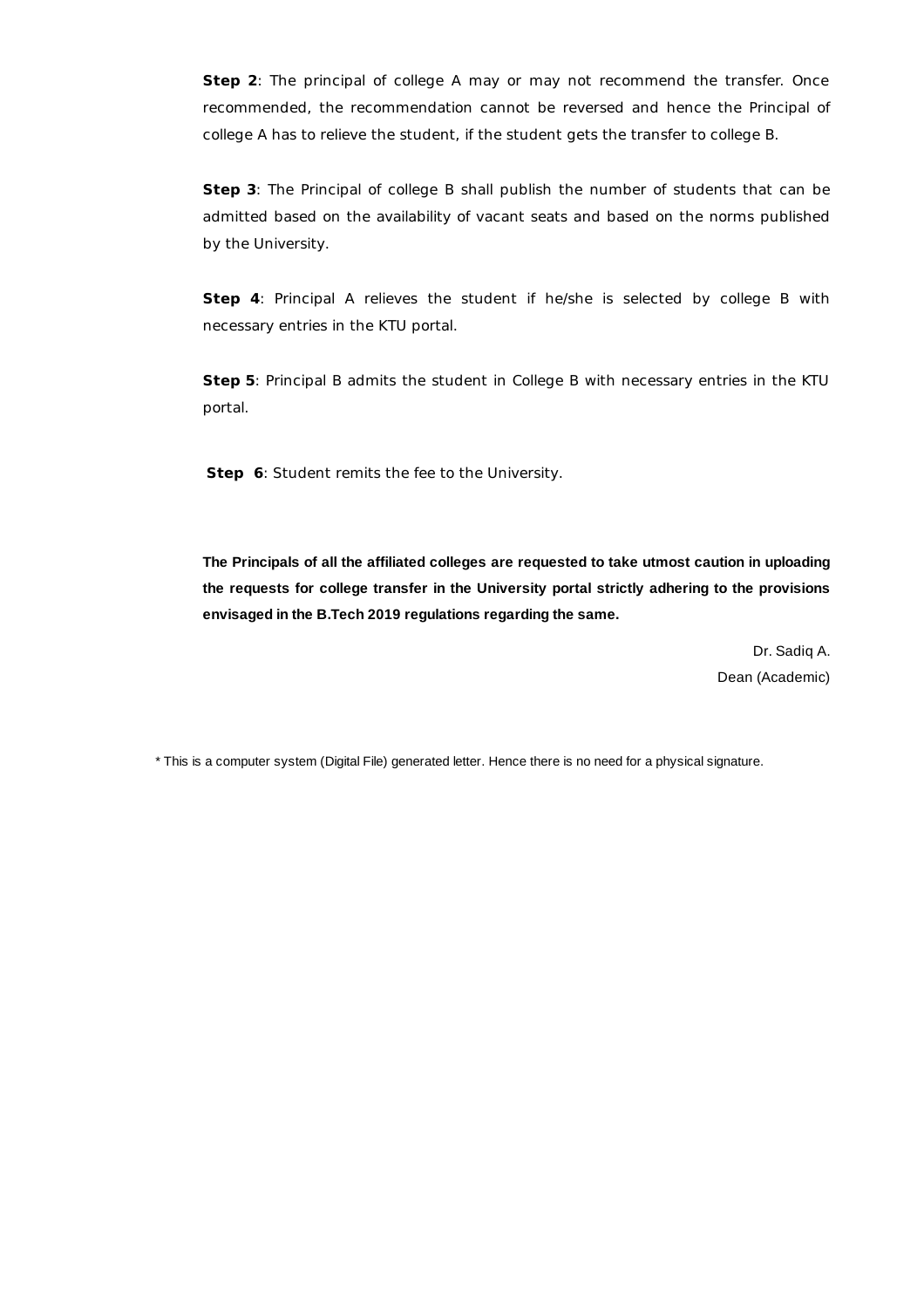

# **APJ ABDUL KALAM TECHNOLOGICAL UNIVERSITY**

# PROFORMA FOR INTERCOLLEGIATE TRANSFER

| <b>B.Tech S3 (B.Tech 2019 Regulations)</b>          |
|-----------------------------------------------------|
| (To be Submitted to the present and opted colleges) |

- 1. Name of Student
- 2. KTU Student ID
- 3. a) College of Present Study
	- b) Branch of Study and semester:

c) Type of Institution:  $\Box$  Goverment

- **Government Aided**  $\Box$
- **Self Financing**  $\Box$
- 4. Details of College to which transfer is sought
	- a) Name of the College :
	- b) Nature of affiliation:
- $\Box$

 $\cdot$ 

 $\cdot$ 

 $\cdot$ 

- Government
- $\Box$ **Government Aided**
- $\Box$ **Self-Financing**

## 5. Do you belong to any of the following category?  $\Box$

 $\Box$ 

- **Govt. of India Nominee**
- **Management Quota in Aided Colleges**
- $\Box$ **Management Quota in private Self Financing Colleges**
- $\Box$ Admitted under NRI/PIO quota.
- $\Box$ **Lateral Entry student.**
- **Admitted under TFW Scheme.**  $\Box$
- $\Box$ Admitted in any supernumerary seats.
- Any other category which are ineligible for transfer as per  $\Box$ the conditions for admission prescribed by Govt of Kerala / Govt. of India. Details of Academic Performance

## 6. Details of Academic Performance

| <b>B.Tech Examinations</b>               |  |
|------------------------------------------|--|
| Have you passed in all subjects (YES/NO) |  |
| <b>GPA/SGPA Obtained</b>                 |  |

Rank in the Kerala Engineering Entrance Examination